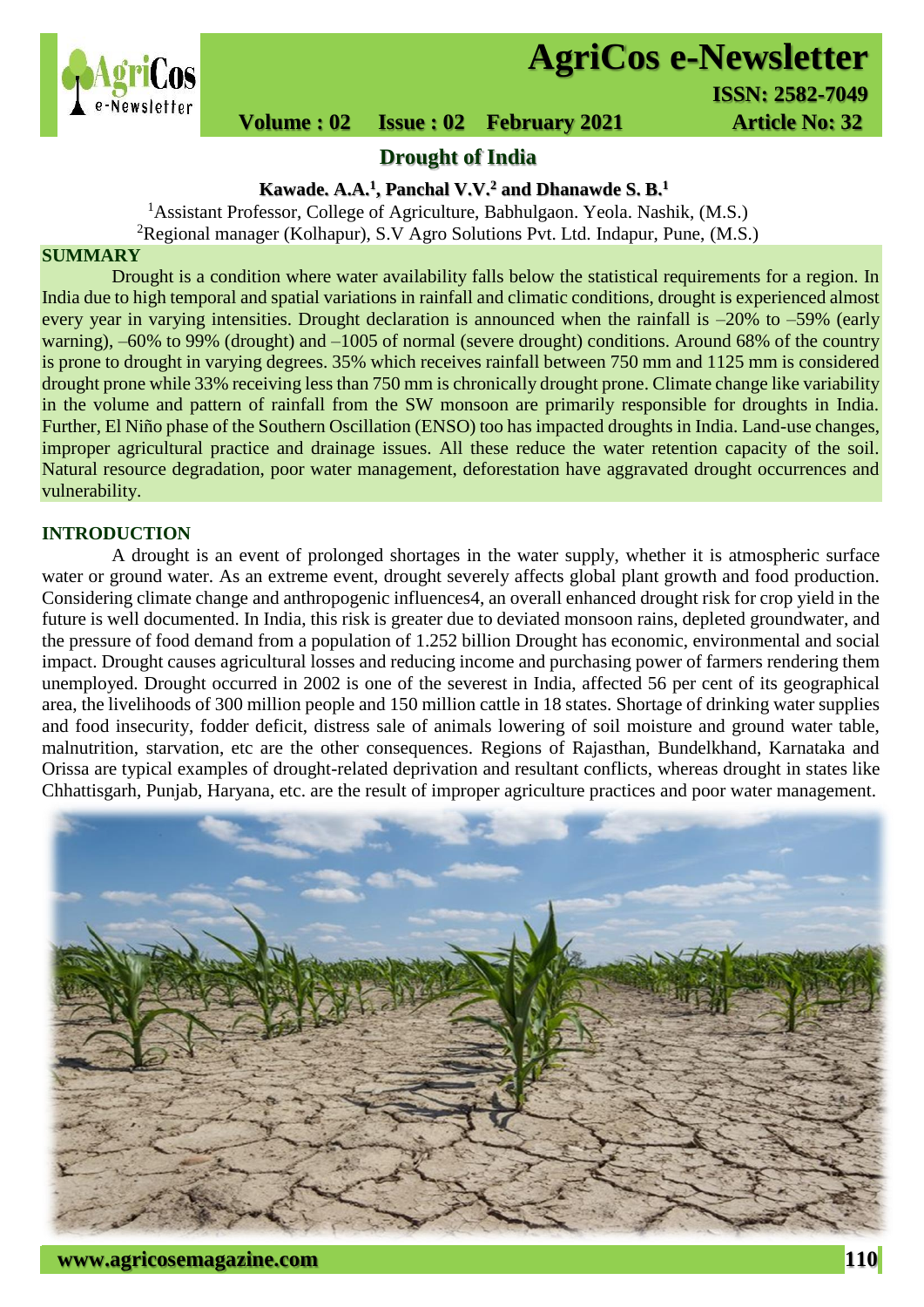#### **Drought Management in India**

The Union Ministry of Agriculture is the nodal Ministry in respect of monitoring and managing drought conditions. Over the years, India's drought management strategies have contributed to overall development. The drought of 1965–1967 encouraged the 'green revolution', after the 1972 drought employment generation programmes were developed for the rural poor.

#### **Strategies for Drought Management**

The different strategies for drought management on farm level are discussed under the following heads. **Adjusting the plant population**: The plant population should be lesser in dryland conditions than under irrigated conditions. The rectangular type of planting pattern should always be followed under dryland conditions. This adjustment of plant population can be done by

**Increasing the inter row distance:** By adjusting more number of plants within the row and increasing the distance between the rows reduces the competition during any part of the growing period of the crop. Hence it is more suitable for limited moisture supply conditions.

**Increasing the intra row distance**: Here the distance between plants is increased by which plants grow luxuriantly from the beginning. There will be competition for moisture during the reproductive period of the crop. Hence it is less advantageous as compared to above under limited moisture supply.

**Mid-season corrections:** The contingent management practices done in the standing crop to overcome the unfavorable soil moisture conditions due to prolonged dry spells are known as mid-season conditions.

**Thinning:** This ca be done by removing every alternate row or every third row which will save the crop from failure by reducing the competition

**Spraying:** In crops like groundnut, castor, redgram, etc., during prolonged dry spells the crop can saved by spraying water at weekly intervals or 2 per cent urea at week to 10 days interval.

**Ratooning:** In crops like sorghum and bajra, ratooning can practiced as mid- season correction measure after break of dry spell.

**Mulching:** It is a practice of spreading any covering material on soil surface to reduce evaporation losses. The mulches will prolong the moisture availability in the soil and save the crop during drought conditions.

**Weed control**: Weeds compete with crop for different growth resources are seriously under dryland conditions. The water requirement of most of the weeds is more than the crop plants. Hence they compete more for soil moisture. Therefore the weed control, especially during early stages of crop growth reduces the impact of dry spell by soil moisture conservation.

**Water harvesting and lifes aving irrigation**: The collection of runoff water during peak periods of rainfall and storing in different structures is known as water harvesting. The stored water can be used for giving the lifesaving irrigation during prolonged dry spells.

**Use of wind breaks and shelterbelts**: Wind breaks are any structures that obstruct wind flow and reduce wind speed while shelterbelts are rows of trees planted for protection of crops against wind. The direction from which wind is blowing is called windward side and direction to which wind is blowing is called leeward side. Shelterbelts are planted across the direction of wind. They do not obstruct the wind flow completely. Depending upon their porosity, certain amount of wind passes through the shelterbelts while the rest deflects and crosses over the shelterbelts. It thus reduces wind speed without causing turbulence. The protection offered by the shelterbelts is dependent on the height of central tree row in the shelterbelts. Generally, shelterbelts give protection from desiccating winds to the extent of 5 to 10 times their height on windward side and up to 30